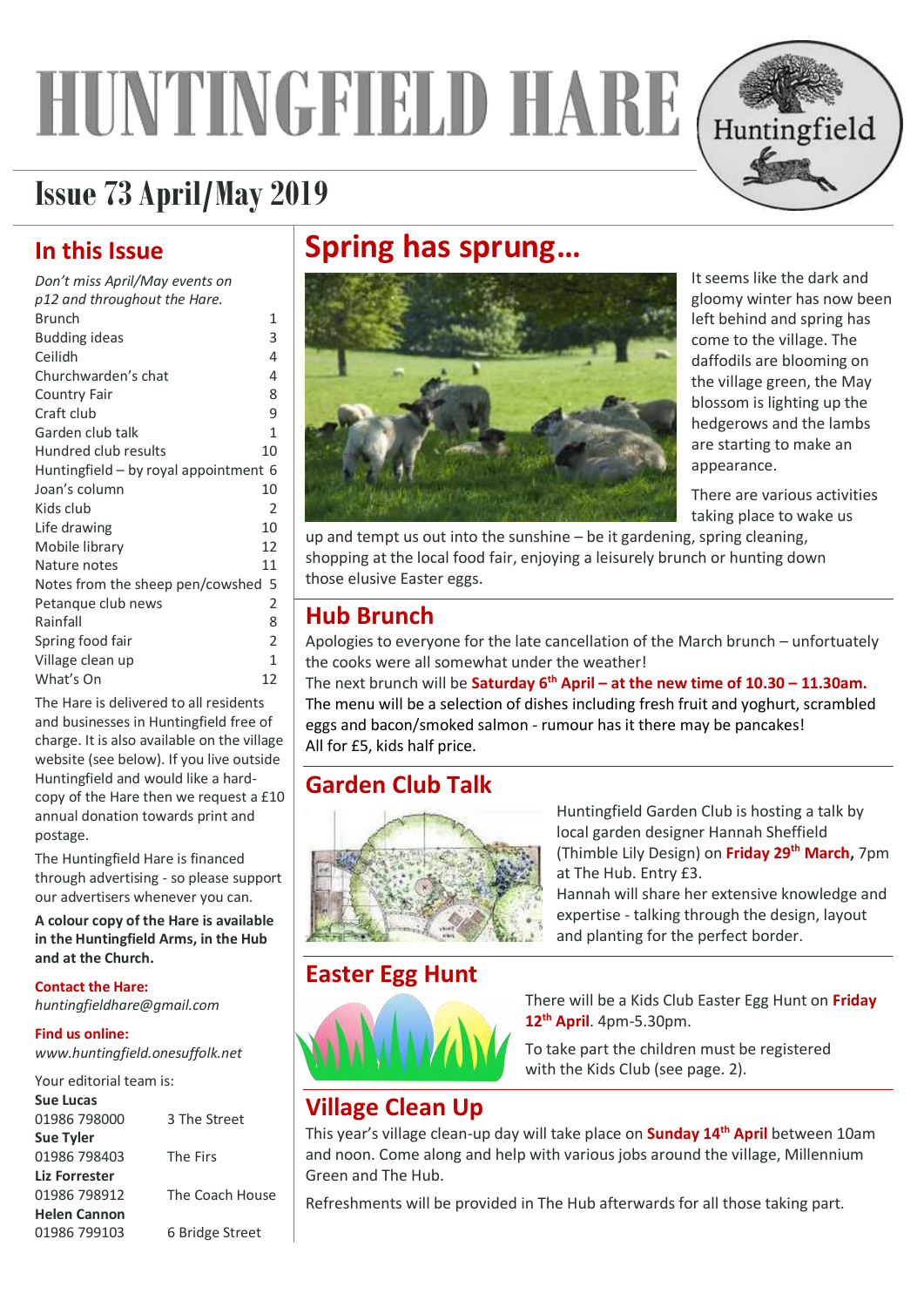<span id="page-1-0"></span>

# Spring Local Food Fair

The Hub, Huntingfield, IP 19 0QP

### Sunday 7th April

11.00.am – 2.00.pm

Beef, Venison, Eggs, Honey, Cakes, Pates, Apple Juice, Pies, Organic Fruit & Vegetables, Preserves, Oils & Organic Soaps

**Café:** soup, tea, coffee, hot sausages,

**Raffle** Sponsored by: **St Peter's Brewery & The Co-Op Halesworth**

#### Cash sales only



In aid of Huntingfield Millennium Green CIO Charity No 1162597

Donations at the door. Good Parking on Millennium Green

### **Request to dog walkers**

It has been brought to our attention that dog waste has been left on the paths through the community orchard and also in places on the Millennium Green. The latter, especially, is an area where children play so please could you keep an eye on your dog when using these areas and make use of the bin provided. Thank you.

### **Petanque Club News**



After what seemed a very long pause since our last match in September 2018 I'm pleased to report we are at the piste again. A number of hardy souls have been practicing our bouling skills with varying degrees

of success. We have 2 new members who have started practice. Michael and Simon are very keen, to the point where they have even purchased proper boules rather than playing with mediocre leisure boules.

This year we have 10 matches to play, equally split between home and away games. The teams are new to us - they being Kettleburgh Bells, BootleShip Petanquing Freston, Das Boot Freston, The Crown Joules Gt. Glemham and Westleton. We played our 1st match on Sunday 17th March in hail showers against BootleShip Petanquing to whom we lost 3 games to 1. One of the games was close run – losing by 13 points to 12 - so we so nearly won the game and drew the match. Our next game is on the 7th April against Westleton at home on the Millennium Green. In view of our first result some of us are going to the Kettleburgh Chequers for some practice on the 21st March so that we can familiarise ourselves with a much harder, free-running piste that seems to be our Achilles heel. We shall see!

*Richard Tyler*

A reminder that there is a food bank collection point in The Hub foyer. Any in-date packets, tins, pet food or treats but

no fresh produce as it can't be distrubuted in time. It is collected and distributed to local people through the food bank scheme.



### **Kids Club**



**The dates for the next two months of Kids Club are: all on Friday - 12th April, 26th April, 10th May, 24th May**

Each session starts at 4pm in the Hub and finishes at 5.30pm.

£1.50 per child 5yrs up to 11yrs. We are happy to welcome 4yr olds if accompanied by an adult for the whole session.

On Friday 12th April we will be having an Easter Egg Hunt, with Chocolate eggs a plenty for every child who takes part. *Sally Clarke*

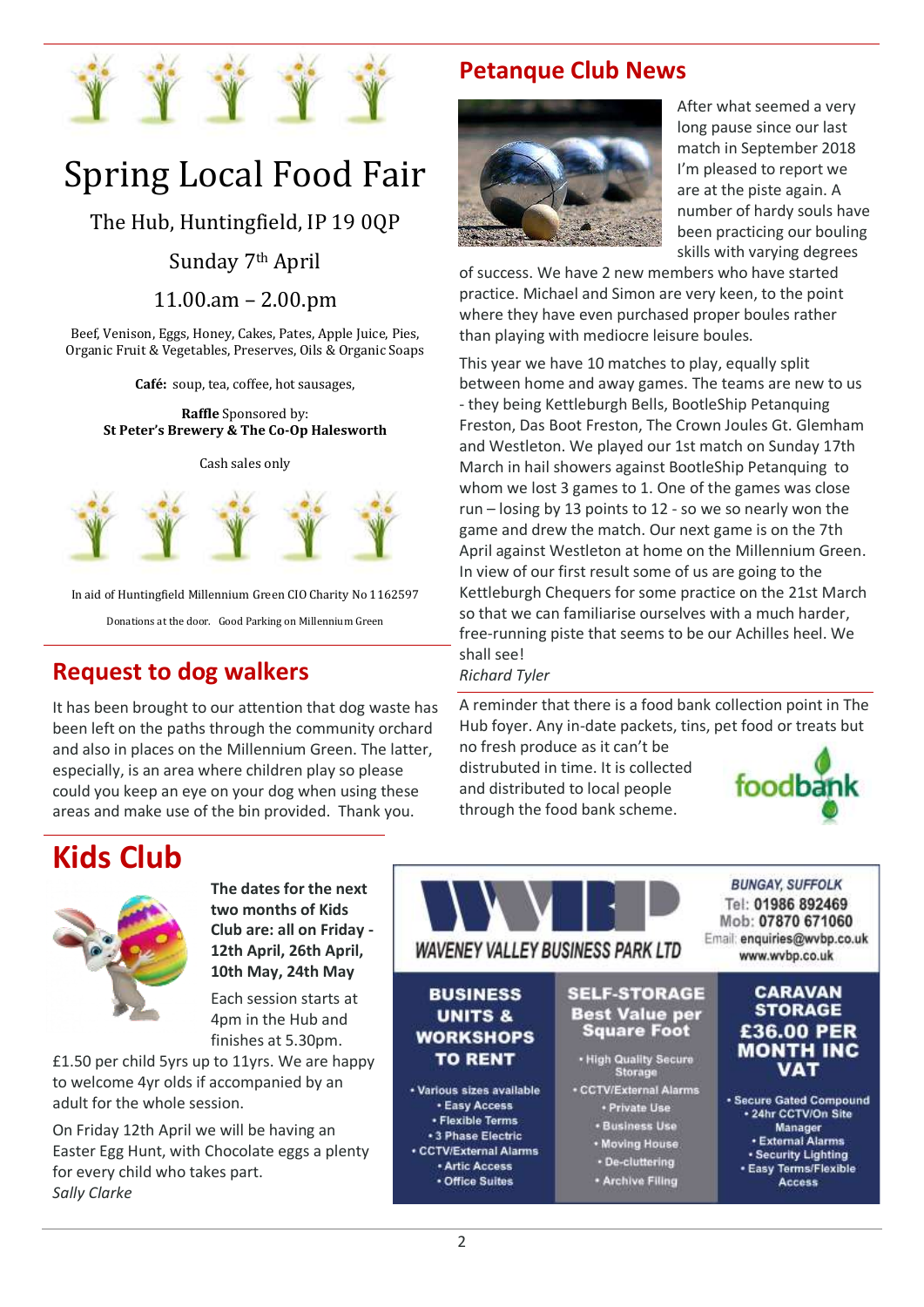This time last year I was writing after what seemed at the time one of the longest winters we had seen for some years - what a difference a year makes! Record breaking February temperatures (albeit short lived), gale force winds and the inevitable March rains. Thankfully some things don't change; the promise of warming days, sudden emerging buds, explosions of colour, the return of the dawn chorus and the business-like hum of bees.

Having a long term plan in place for what you want to achieve from your garden is a good approach; not only because you need time for your garden to mature and develop and you may need adjustments along the way, but achieving the dream garden can be a costly and very time consuming affair - a real labour of love.

Whilst considering your long term aspirations, making sure you take care of the basics now will mean that your garden is kept in good order and with the Spring growing season really kicking in it is the perfect time to give your trees, shrubs and hedges a helping hand, applying slow release fertiliser and lightly forking in around the base.



Climbers are really going to be putting on growth very quickly and to avoid a bit of a tangled mess, tie in the new growth on your roses,

clematis and other climbers. Train along your chosen supports to ensure a good open shape - don't tie too tightly and use a soft twine to avoid damaging the delicate new stems.

Lawn mowing should be well under way by now but in order to thrive, your lawn does need a little help. Apply a combination lawn feed and weed in April to encourage the production of a good healthy green lawn whilst treating broad leaf weeds and killing off moss. Follow this up with scarification and aeration; raking out all the dead and accumulated materials and allowing oxygen to get to the roots of the grass by spiking with a long tined fork. In order to keep those oxygenating holes open for longer brush in some dry sharp sand. It is also the time for creating new lawn areas: turf establishes quickly

### <span id="page-2-0"></span>**Heather's Walk for Christian Aid**

There will be 2 organised circular walks (3 and 7 miles) around the Huntingfield area starting from The Hub on **Saturday 11 th May**, raising funds for Christian Aid. All welcome. Register/donate from 9.30a.m. Please park on the Millennium Green. You will need a packed lunch for the 7-mile route. Drinks are provided.



warmth and rain. Level your surface, remove stones of pebble size upwards and

tread to firm, which will help remove any air pockets. Working from boards, roll out each turf, laying it flat and tamp down - I use a plank and a hammer. Continue in this fashion, staggering the turf and ensuring the edges are butted up tight to each other. If rain is not as abundant as required do make sure you water your new lawn every day - if the turf dries out gaps will appear and it will look unsightly.

You should also be planting up hanging baskets - use a good base compost, incorporate water retaining crystals and put an old plant tray or carton in the bottom before you fill with compost - this will act as a water reservoir and help keep your baskets moist. Be careful where you site them - nothing guarantees to ruin your efforts more than wind damage and drying out completely.

Finally, I hate to use the 'M' word yet again, but MULCH your borders! It will help to conserve moisture, suppress weeds and, dependent upon what kind of mulch you use, add organic and nutritional elements to assist the healthy development of your precious garden plants. *Lori Kingsley-Adams*

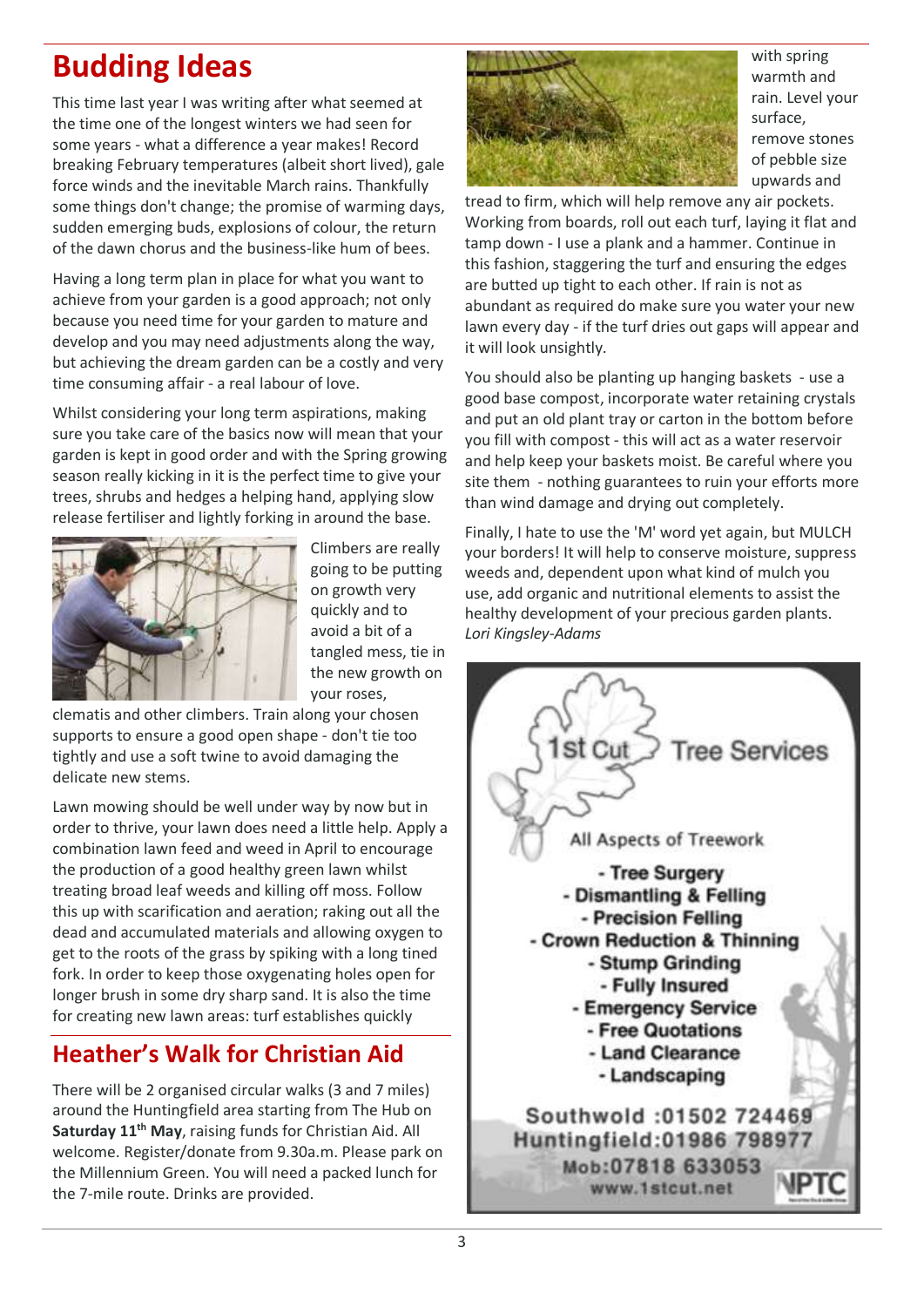### <span id="page-3-1"></span>**Churchwarden's Chat**

It seems impossible that the snowdrops have gone and the daffodils are out and we are already two weeks into lent!

The fourth Sunday in Lent is Mothering Sunday when girls in service were traditionally given the day off to visit their 'Mother Church' and provided with a cake to take to their mother. We invite you to our Mothering Sunday Service in church on March 31st at 9.30am. It will be a family service with lots of opportunity for the congregation to join in. There will be posies for mums and breakfast for everybody afterwards.

There has been activity in church both on the visitor front and with hammering and wiring, some from within the bell tower. Patrick has joined the 'church tour' team and we would like to thank him for showing people around.

There will be services at St. Mary's at 9.30am on: Mothering Sunday, March 31<sup>st</sup>, Easter Sunday, 21st April 12th May and 9th June.

Blessings to you and yours *Linda Berry - Churchwarden*





### <span id="page-3-0"></span>**Back by popular demand – Ceilidh at the Hub Saturday May 11th. 8pm -11pm**



Tickets £12.00 - children under 12 years Free

Following last year's successful evening please book your tickets in advance as space will be limited.

Bring your own drinks and snacks. Tel; 01986 799130 ansaphone or email thehub@huntingfield.org. Doors open 7.30pm

If you are aged 40-74, not had a check in the last 5 years and have no current health issues, OneLife Suffolk are offering **FREE NHS Health Checks** including blood pressure and cholesterol to assess your general health.

They will be at The Hub on 5th April, 9.30am-4pm. To book call 01473 718193 or email info@onelifesuffolk.co.uk.





nikkihambling@gmail.com www.orchidfitness.co.uk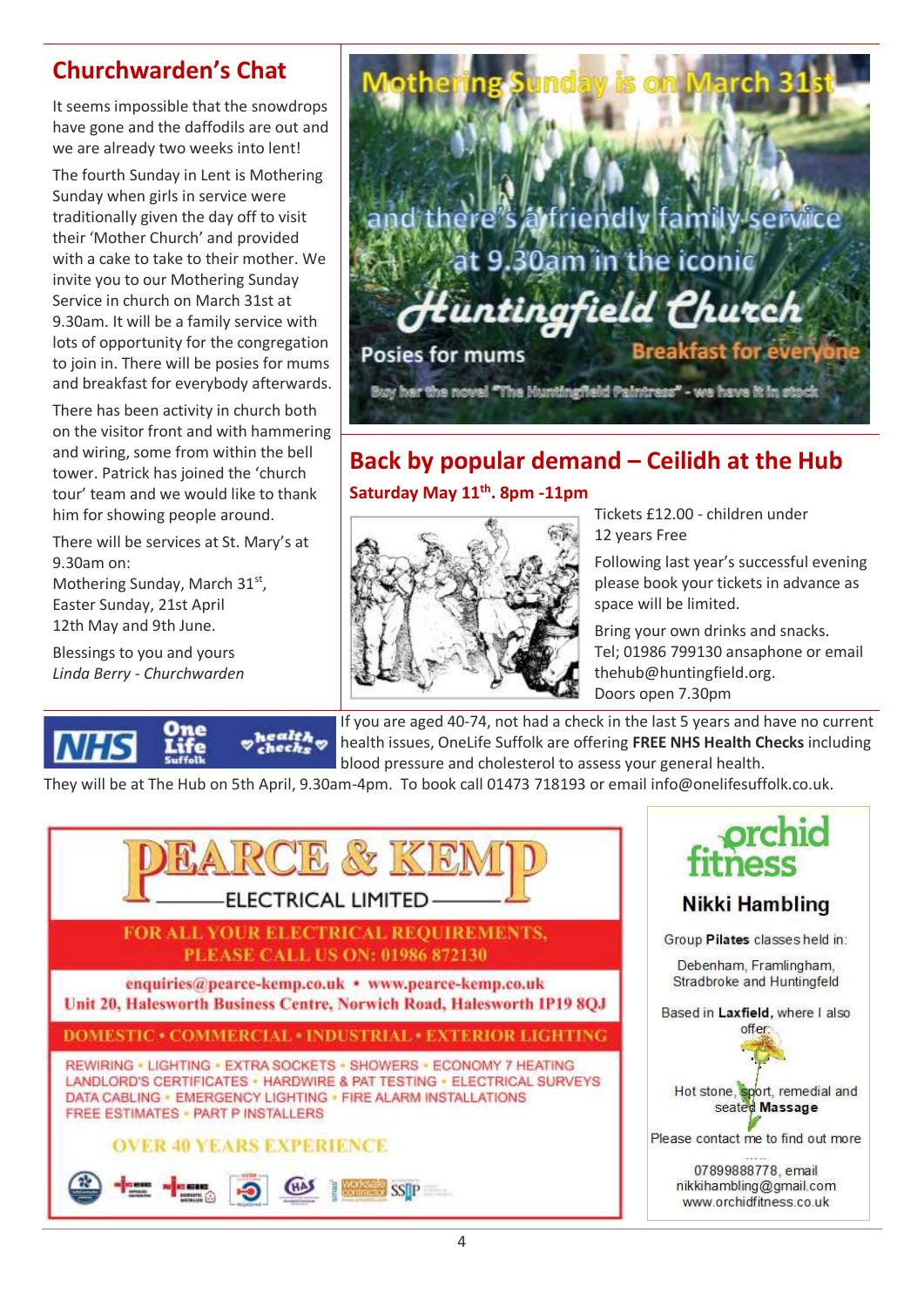### **Notes from the sheep pen… ..and the cowshed**

My word, here I am again and hasn't it been glorious. The team who watch over us can't believe their luck and those doom mongers amongst you who tell us there is worse to come - baa to you! We don't care, just enjoy it.

For us, the bonus is a nibble of fresh growth. The boss tells us it compares with you humans having the first local asparagus of the year - whatever that is? He also tells us they have been praying for an early spring after last years drought, which reduced the available winter forage to quite serious levels. Another pleasing thing to report at the moment is that worrying from dogs has been at a low level, so far only two of my sisters have been attacked and seriously injured so perhaps the message is getting through.



We are full of expectation as I write; our first lambs are due imminently and by the time you read this the team will be busy supervis-

ing the lambing. You will be pleased to know that we hardy types are kept outside all year round and need very little assistance to give birth. For example, at the peak, over a hundred of us will deliver our lambs each day and usually fewer than ten will need any help. The important point is for the team to recognise those ten!

This year, we are being moved away from the road until our lambs have been born as it is proving to be too much of a distraction to passing motorists - increasing the risk of collisions between cars. It also has the benefit of reducing the number of phone calls to the boss reporting perceived difficulties.

The girls expecting triplets and quads are at Sibton Park (part of the estate), supervised in the main by Lucy. They sometimes have to be penned up for a while to assess if the ewe has bonded and is capable of rearing all the babies. If there is any doubt they will be collected and penned up at the farm. A percentage of us girls will never be able to rear any, let alone three, and these are then bottle-reared until five weeks of age. Last year the team had over a hundred plus lambs at any one time, hence the decision to move to a less prolific breed, the Romney. Unfortunately, "management" had forgotten that this breed have really woolly tummies and very late in the day they were clipped to ensure their lambs would be able to find the "milk bar" in the first hour of being born so essential for survival.

I think that's enough from me for now. *So baa until the next time.*

It would be easy to think that the gang mess about with the sheep all the time - well that's not so. We bovines are just as important to the good management of the grass around the estate and demand pretty constant attention to keep us healthy and productive.

The winter has been kind so far, although the team has had to be inventive in keeping us adequately fed due to the limited stocks of winter feed available. The shortfall has been made up of some beautiful barley straw, locally sourced and a bi-product of the brewing industry called 'malt residual pellets' - high in protein, but not very palatable. It is amazing what you will eat when you are hungry!

Like 'ewe' a group of us are very close to having our babies, although once calved we will be returned to the Henham Estate for the summer. This year, a small group (sixty) have been cavorting with two Angus bulls and will calve in the autumn. Lucy was able to measure our pelvis' at fifteen months of age and selected those for breeding some six months earlier than previously. These now have been ultrasound scanned and as a experiment she has sexed the foetuses and is able to identify the bull calf carrying girls as they tend to be more difficult to calve. These will be managed differently to ease potential calving problems. I think that brings you up to date for the moment.

*Moo to you all, Pat*

### Always here for your motoring needs



Mots, Tyres, Exhausts, Brakes, **Batteries and MOT Preparation** 

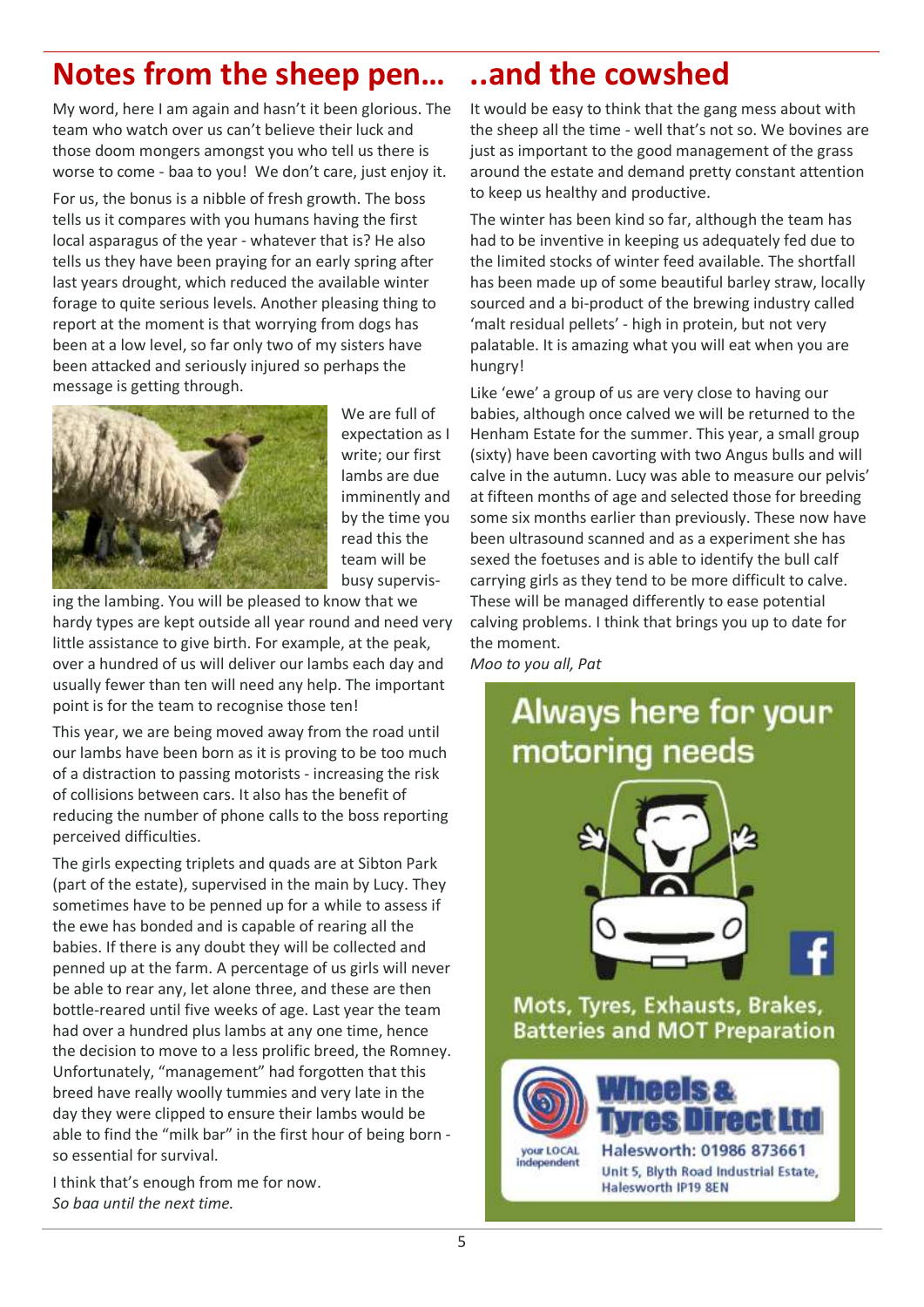### <span id="page-5-0"></span>**Huntingfield – by Royal Appointment**

*The following is an edited version of an article passed on to The Hare by a local resident. We believe it was written between 1914 and 1929 as part of a series of articles on Suffolk parishes for the East Anglian Daily Times. Yeoman was a pseudonym for R.T. Cooper of Ipswich. Some of you will be aware of the village's royal connections but we hope you enjoy reading this rather flamboyant text as much as we have.* 

Representatives of several noble families are linked with the story of Huntingfield, whose very name seems an inspiration, suggesting as it does the wild thrill of the chase and all the gay pageantry and splendid figures associated with an ancient sport. The queen who reigned over England at the time our gallant seamen were harassing the Spaniards on the Main and making their names feared wherever they sailed their cockleshells of ships against the might galleons of the foemen, paid a visit here when her cousin was lord of the manor, and is alleged to have shot a deer from one of the great oaks in the beautiful park. Her predecessor of unholy memory, Mary, found a stalwart supporter in Henry Jernegan, the elder son of Sir Edward Jernegan of Huntingfield and because of this loyalty Henry was knighted, made a Privy Councillor, and loaded with many other honours. The unfortunate Anne of Cleves also had an interest in this village of East Suffolk, whilst dukes and earls, barons and baronets have all played their part in the making of Huntingfield's story.

> But there is another figure, a more humble one perhaps, and yet one that deserves to receive a fair mead of praise. Always, there is a certain fascination about the language of an ancient race. It was left to a man born at Huntingfield to place

![](_page_5_Picture_3.jpeg)

*Edward Gwavas*

upon record the characters of the original language of Cornwall. William Gwavas first saw the light at Huntingfield Hall in 1676 and, after being articled to an attorney in London he removed to Cornwall, where he resided at Penzance. A few years afterwards he took for wife a Cornish lady of St Ives, by which time he was admitted to be the foremost living expert on the Cornish tongue. Several works in that particular language appeared from his pen, and those existing have been preserved in the British Museum.

And how shall I describe the Huntingfield of today? Perhaps I cannot do better than to call it a pleasantly grouped little village situated in the heart of delightful park-like country, with a friendly green on which is

erected the war memorial. This park-like country is no more apparent than in the neighbourhood of the rectory and the place of worship, for the churchyard in itself is a real garden of rest with glorious shrubs, many of which are clipped in various shapes and patterns whilst others are left to spread themselves as Nature intended. It is, however, the view from the churchyard which is irresistibly appealing, a view of rolling foliage and mighty trees, of glorious turf and fruitful fields, a vision of that harnessed beauty which is the predominant charm of the Suffolk countryside. A church existed here at Domesday, but St Mary's, the present building appears to have been erected in the latter part of the twelfth century, and chiefly because of this the visitor is often surprised at the comparatively new appearance of much of the edifice.

Yet, strangely enough despite the different styles which make up the fabric of St Mary's Church, it is undoubtedly something of quite recent date, which is invariably the first item to attract the eye. Nor indeed is this to be wondered at, for so striking is it in appearance, so remarkable in detail, so amazing in the intricacy of the work performed, that one is astonished at the intensity of effort and the labour of love which brought it into being.

I suppose quite a number of people entering a building for the first time gaze instinctively at the roof and it is the nave and chancel roofs in the

![](_page_5_Picture_10.jpeg)

church which exhibit such a number of arresting features. "Richly illuminated" is the expression generally used, but in this case it is one which certainly lacks adequacy, for here are representations of angels and saints in all the colours of the rainbow, and the amount of patience and artistic skill required to produce successfully such magnificent results must have been truly colossal.

In ancient days a chantry existed here (*A chantry was a form of trust fund employing priests to pray and hold services for the donor*), and was endowed with lands which produced something in the region of five pounds a year. The charities at present intact consist of lands and tenements, the money from which are used for the repair of the church, the support of the school, and the benefit of the poor.

But what were those great names I have mentioned as being associated with the story of Huntingfield? What was the connection of this pretty Suffolk village with Elizabeth and with Mary? What episodes of historical or political importance have its varied inhabitants known?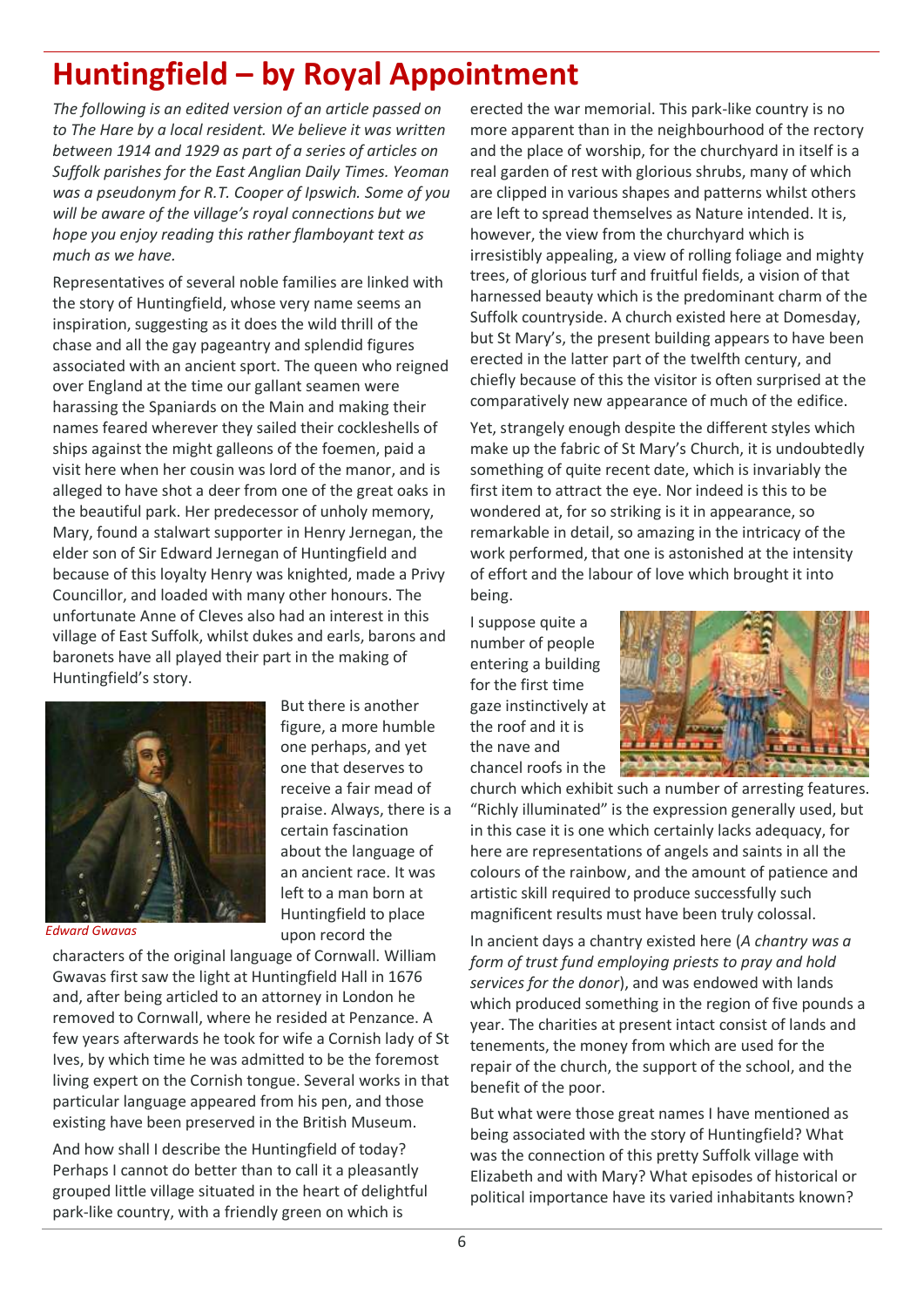To discuss these matters with any degree of lucidity it is advisable to take a brief glance at the different people who have had an interest in the manor. Before the days of the Conquest, we find that this was held by a certain Edric of Laxfield. Will the Norman, however, in his usual charming manner, soon altered all that and one of his

![](_page_6_Picture_1.jpeg)

most well-known supporters, in the shape of Robert Malet, was the fortunate new owner. From him it was held by one named Walter and the descendants of the latter followed the usual Norman course of taking their name from the village in which they were chiefly interested. So the 'de Huntingfields'

came into being, and it was one of this line, William, who founded the priory at Mendham in the days of King Stephen. The de Huntingfields seem to have been here until the latter part of the 14th century, when the estate fell into the hands of a race whose story was steeped in tragedy, even though it bore the hallmark of greatness.

The next owner of the estates, in fact, was Michael de la Pole, Earl of Suffolk, the same who obtained the King's permission to *"make castles of his manor houses of Wingfield, Sternfield and Huntingfield"*. In 1513, however, as everybody is aware, his descendant, Edmund de la Pole, also an Earl of Suffolk, was attainted (*Monarchs used acts of attainder to deprive nobles of their lands and often their lives. Once attainted, the descendants of the noble could no longer inherit his lands or income. Ed)*, and, although the manor was allowed to remain in the possession of his wife Margaret during her lifetime, at her death the Crown stepped in. Later on Henry VIII granted it to Charles Brandon, Duke of Suffolk, who after six years of possession, returned it to the Crown on an exchange basis.

![](_page_6_Picture_5.jpeg)

And here it was that we discover a link with royalty – or at least with one who, however briefly, once was hailed as England's Queen. I refer to Anne of Cleves, undoubtedly one of the more fortunate of Henry's wives, inasmuch that she escaped with a pension of £3,000 or so a year, part of which came from the manor of Huntingfield, certainly a

happier prize for a cast-off spouse than the headman's axe and the unyielding block!

![](_page_6_Picture_8.jpeg)

**At The Hub 10am–12 noon on: 5 th April &17th May**

Come along for advice and community

information as well as a chat with other local residents over a **FREE cuppa and some delicious cake**!

![](_page_6_Picture_12.jpeg)

It was Elizabeth I who, in 1559, bestowed the manor of Huntingfield upon a cousin of hers, Lord Hunsdon. His greatgranddaughter married Sir Robert Coke, Knight, second son of the Lord Chief Justice, Sir Edward Coke, who in 1582 had taken as a wife, Bridget, the daughter and heiress of John Paston, whose tomb sits in Huntingfield Church.

*Bridget Paston*

In the Coke family the manor remained for some 150 years, for it was not until the middle of the 18th century that it was purchased from Thomas Coke, Earl of Leicester, by Sir John Vanneck, Baronet, whose son, bearing the same Christian name, was elevated to the Irish peerage under the style of Baron Huntingfield of Heveningham Hall, and whose descendant owns the manor today (*in the 1920s it was William Vanneck, 5th Baron Huntingfield, Governor of Victoria, Australia.. Ed*).

Therefore, across the numerous pages of Huntingfield's quiet story many interesting figures have sauntered, and although the ancient manor-house was converted into a castle, which, naturally enough, conjures up visions of battleaxe and long-bow, of stubborn siege and sudden sortie, nothing so exciting seems to have taken place. The tale of Huntingfield, in fact, is a tale seemingly in keeping with its peaceful surroundings, a tale in which the pleasanter side of life appears to have predominated. Yet even in this there is a certain fascination: there is a strange pleasure in gazing back over the rolling years and seeing little to shock the senses, but, on the other hand, much to refresh the mind. Also, there is something almost peculiar in the fact that, although kings and queens have been associated with the place, they have never been the cause of trouble and turmoil, for too often, in the bad old days, where the feet of royalty trod the grim spectre of shattered illusion followed. Thus, even at the present time one can gaze upon the restful aspect of Huntingfield parklands and dream of a peace which has remained practically unbroken throughout the centuries, and which only a person of perverted tastes and mental instability would wish to disturb today. **YEOMAN**

<span id="page-6-0"></span>**Points of View Photography Exhibition An exhibition of new images from Chrissie Kitchen, Candy Blackham, Nick Eade & Geoff Moore** Cratfield Village Hall, Manse Lane Friday 12th April 6-8pm, Saturday 13 April 10.30am – 5pm Refreshments available. Free Entry. *Donations in aid of Halesworth Dementia Carers Fund & Macmillan Cancer Support*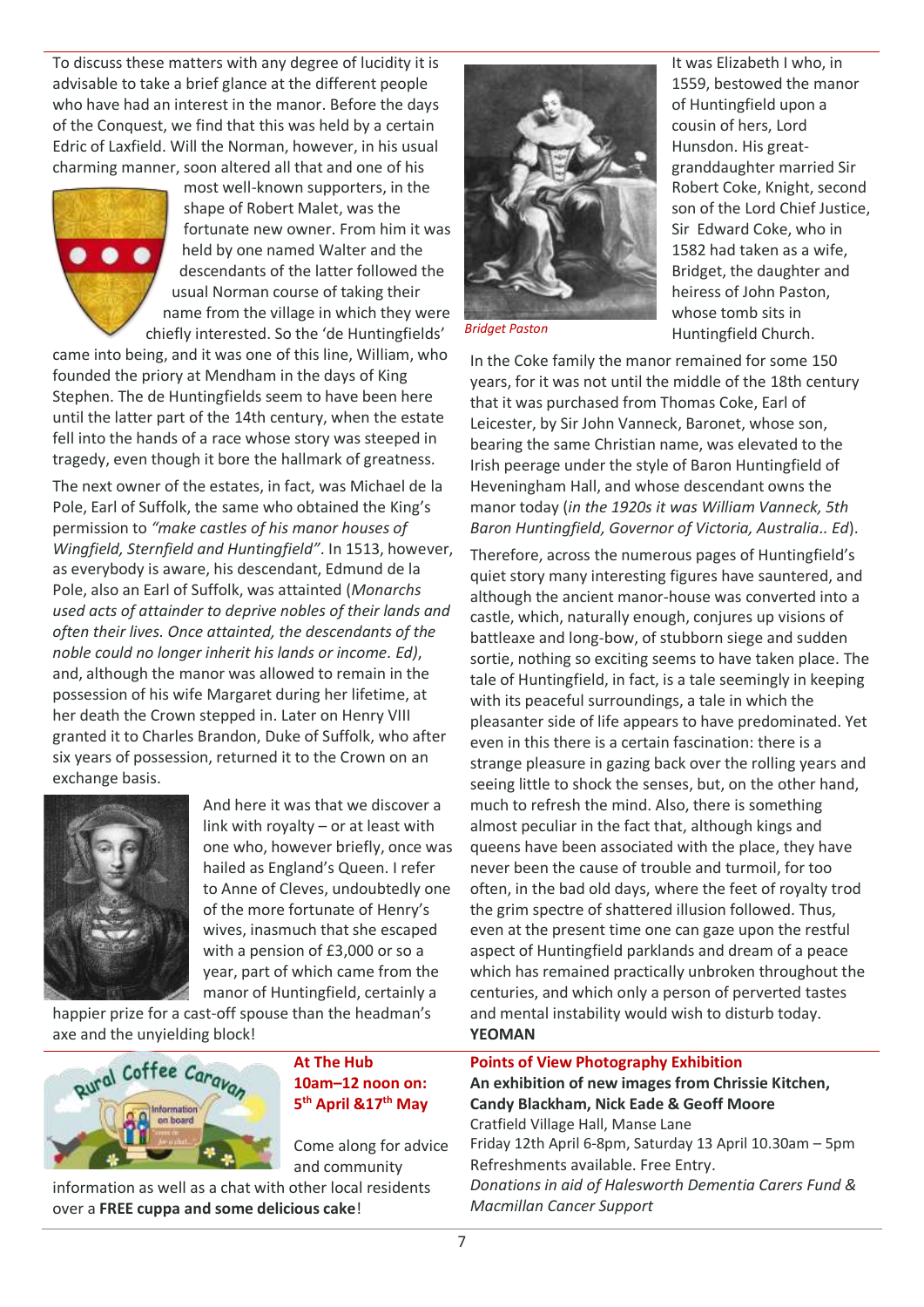### **Weather report: Feb-March**

Two months on and February and March have brought some surprises. Firstly record February temperatures virtually over the whole of the UK and an extremely dry month. March too has been dry with several spells of windy weather (more akin to the mad March winds of yester-year), with temperatures around average. On the whole, weather patterns seem so far to have brought us the start of an early spring. Certainly so far we've had no Beast from the East or a Pest from the West but the downside is that we could have a dry summer. Long term the "experts" say that in 25 years time this country will be short of water and we all should do more to conserve water resources.

So what of rainfall totals this year? Well we are quite a lot down on the cumulative totals compared with Jan 1st – March 21st 2018 when I recorded 7.87" (200mm). This year the total is 4.28" (109mm) which is 3.6" (91mm) down. Last year to the end of March there was a further 1.33" (91mm) so we will be close to 5" (127mm) down as

#### **Huntingfield Craft Club**

**The Craft Club meets on the first and third Thursday of every month between 1-3pm.** Actual dates are on the back page. We're a very friendly bunch with a wide variety of skills – from spinning and weaving to pattern cutting and dressmaking. If you've never taken up a craft before but fancy having a go there will be someone there to help and advise.

We also have an informal group (mainly knitters) meeting in the Huntingfield Arms on Monday evenings from 6.30pm.. so if you prefer an evening tipple to afternoon tea do join us.

*Helen Cannon*

the forecast to the end of this month looks as though it will be mainly dry. I hope that we have some catch up rainfall at some point as continued dry weather will lead to lower crop yields and higher prices.

What is the rest of the spring going to be like .. anyone have a crystal ball?

*Richard Tyler*

![](_page_7_Figure_10.jpeg)

![](_page_7_Picture_11.jpeg)

**This year's Country Fair is taking place over the weekend of 22nd/23rd June.**

**If you would like to** 

**volunteer as a steward please contact Julie Collett, 01986 798258.**

As always we are looking for items for the ever popular Tombola, so please keep new and indate items aside. I will also be looking for people to help in the tea tent and asking for contributions of scones and cakes. *Sally Clarke, 01986 785348, sally.clarke@live.com*

![](_page_7_Figure_16.jpeg)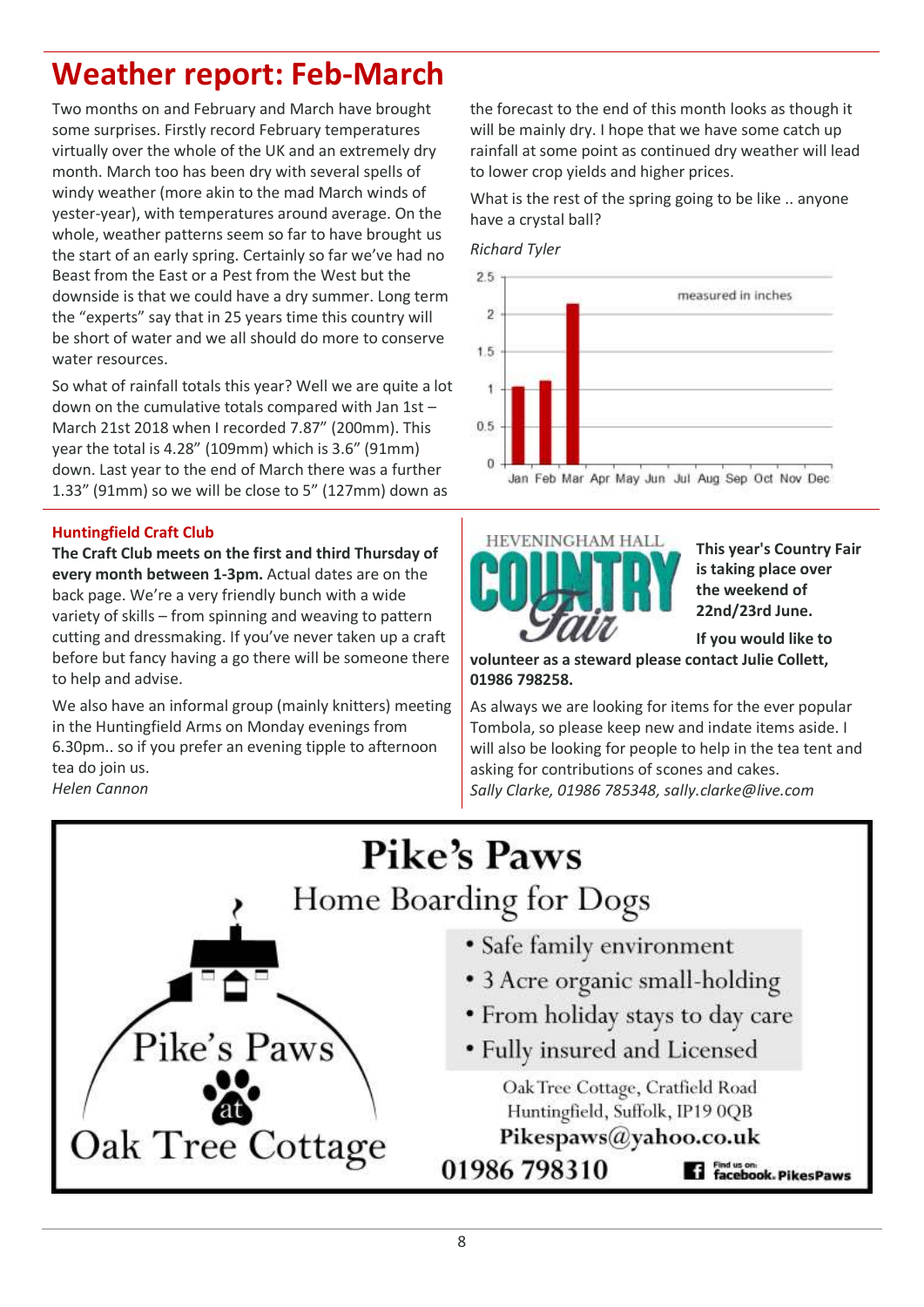### <span id="page-8-0"></span>**Tony's Nature Notes**

Recently I witnessed three hares chasing each other across a local field. Seeing this courtship behaviour brought to mind the Mad March Hare reference in Lewis Carroll's Alice in Wonderland.

The iconic Brown Hare holds a particular affection for us,

![](_page_8_Picture_3.jpeg)

often being mentioned as Britain's favourite mammal. In Huntingfield one is depicted on our wonderful

village sign designed by David Gentleman and, of course, our world-famous newsletter is named "The Hare".

The Mad March behaviour is, as mentioned above, part of courtship and can include chasing, circling and, most notably, boxing. Long thought to be between males this fisticuffs is actually a male/female interaction with the female testing the male for fitness and determination before allowing mating.

Hares, like Little Owls, rabbits and, believe it or not, poppies are not actually native to Britain. They were introduced either by the Romans or maybe even earlier Iron Age settlers. They crossed the English Channel from Continental Europe presumably carried by someone in a bag - don't worry I won't mention the B word!

Outside of breeding hares are more active at night and early mornings and spend daylight hours hunkered down looking like clods of earth at a quick glance. They don't have a deep sleep and are watchful for predators even whilst resting. Their eyes are positioned at the side of the head giving them virtually 360 degrees of vision so it is difficult to approach one unnoticed.

If disturbed they use their longhand legs to show an incredible turn of speed and can accelerate to an amazing 45mph - that's twice as fast as Usain Bolt.

Their young, known as leverets, are born through the spring and summer. Females can produce around three litters of two to four young in a good year: the young are left in shallow depressions known as forms whilst the female goes off to feed.

Our local area provides the perfect habitat of mixed grassland, mixed farming and woodland so we have a very good hare population in nearby parishes.

Sadly, even though Hare Coursing has been made illegal since 2005, nationally the same cannot be said as throughout the rest of the UK less mixed farming is to be found. Also, recently many hares have been found dead or dying from myxomatosis which has crossed over in devastating fashion from their cousin the rabbit.

So do lookout and enjoy watching hares on nearby fields and let us hope that our local hares can stay healthy and in good numbers.

![](_page_8_Picture_14.jpeg)

Chiffchaffs, Swallows and Sand Martins have already been seen in Suffolk this spring so keep an eye on the sky for these harbingers of warm days to come. They will soon be joined by other

migrants such as Whitethroat, Swift and, if you are lucky enough to hear one, the Cuckoo. Please let me know if you do.

*Tony Howe, 01986 785429*

![](_page_8_Picture_18.jpeg)

- MOT
- Servicing
- Repairs
- Diagnostics
- All makes welcome
- Land Rover specialists

#### **All mechanical work guaranteed for 12 months or 12,000 miles**

**Hillcrest Garage, Cratfield Road Huntingfield Tel: 01986 798668**

![](_page_8_Picture_27.jpeg)

Phone:07770583857 Web: www.morphsplastering.co.uk E-Mail: info@morphsplastering.co.uk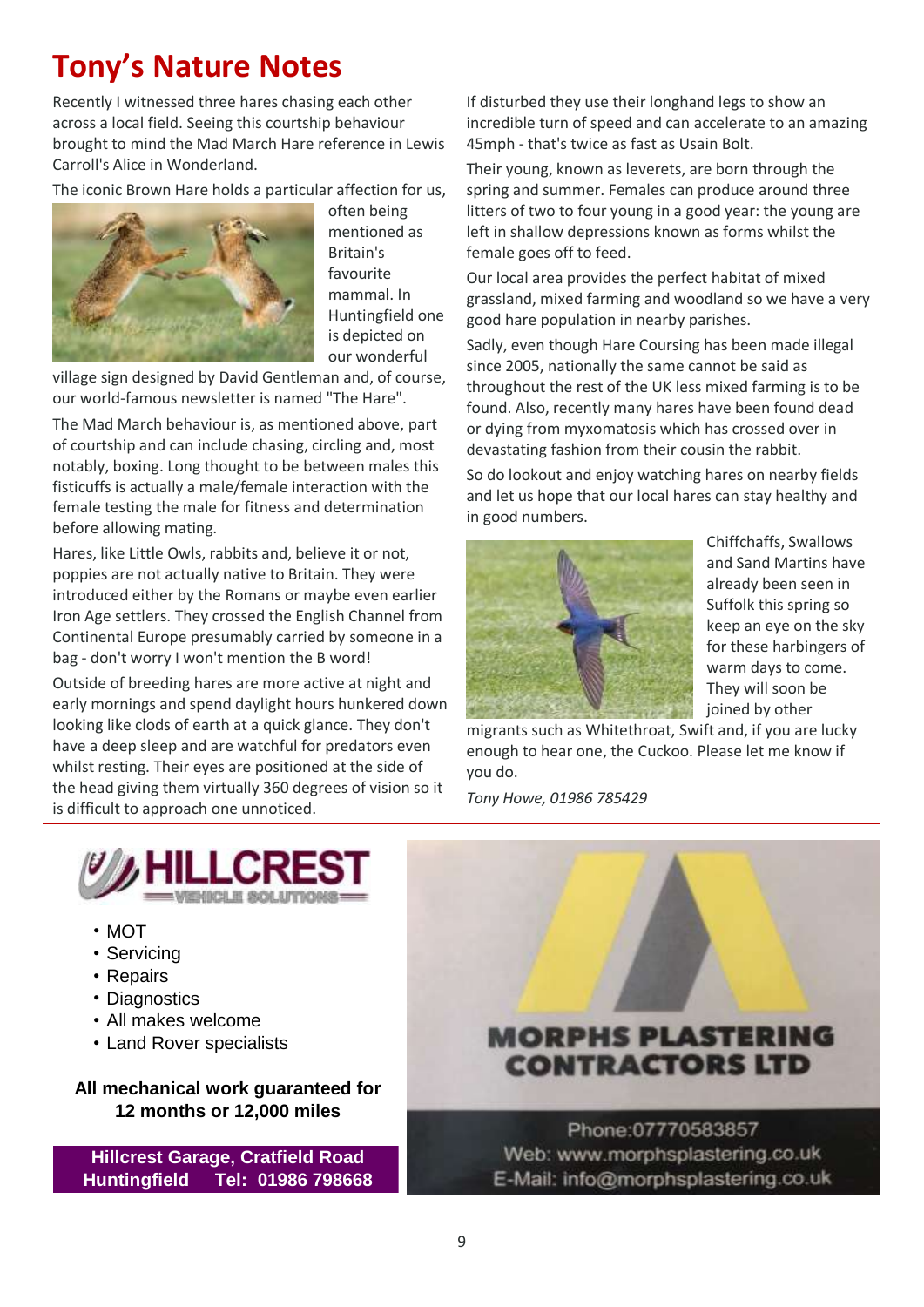### <span id="page-9-1"></span>**Joan's Column**

Monday April 1st saw the historic creation of a brand new local authority, replacing Suffolk Coastal and

![](_page_9_Picture_2.jpeg)

Waveney District Councils.

East Suffolk Council will deliver essential services to local people and

communities, from Lowestoft in the north to Felixstowe in the south, and is the natural culmination of a partnership between Suffolk Coastal and Waveney which has seen them save a combined total of over £22 million.

The creation of this new 'super district council' is a historic first for local government. The primary reason for creating this new council is to meet the challenges presented by a hugely pressurised financial and servicedelivery. It will enable the new council to grasp more opportunities and deliver its priorities for East Suffolk: financial self-sufficiency, economic growth, and enabling communities.

### <span id="page-9-0"></span>**Hundred Club results**

#### **January**

| 1 <sup>st</sup> | no. 32 | John Murphy      | £30 |
|-----------------|--------|------------------|-----|
| 2 <sub>nd</sub> | no. 72 | Marta Camus      | £15 |
| 3rd             | no. 88 | Jackie Weare     | £5  |
| <b>February</b> |        |                  |     |
| 1st             | no. 28 | Allan Barnes     | £30 |
| 2 <sub>nd</sub> | no. 62 | Natasha McCallum | £15 |
| 3rd             | no. 95 | Jane Aldrdige    | £5  |

There are still some numbers available if you would like a chance to be one of our future winners. Please contact me if you would like to sign up at £12 for a full year. *Sue Brewer, 01986 798169*

![](_page_9_Picture_11.jpeg)

So what will you as taxpayers see that is different? First, the number of councillors is being reduced from 90 across the two authorities to 55 and the elections to the new council will take place on May 2nd. Residents will continue to pay their council tax in the same way, refuse and recycling will be collected by the same friendly and efficient teams and a range of important services from Planning and Coastal Management to Housing and Environmental Health will continue in the same way.

A new telephone number is being introduced for the Council's switchboard and customer contact centre: 03330 162 000. This will be a non-geographic number, meaning that callers will be charged at a local rate, no matter where they call from in East Suffolk.

I have enjoyed my time as a councillor but have decided not to stand for re-election for a further term. I would like to thank my fellow councillors and Karen Forster our Clerk for their support during my tenure as Chairman. *Joan Baker*

### <span id="page-9-2"></span>**Untutored Life Drawing at the Hub**

**29th March, 2019 - 1- 3pm - £10 for a 2 hours session**

![](_page_9_Picture_17.jpeg)

Spend some time on your own work in our un-tutored studio session with the life model. Our untutored groups are generally small (a maximum of 20 people, so places are limited)

with friendly, like minded artists. We will be using a variety of professional models with a mixture of short and long poses.

We provide chairs and tables but please bring your own materials. If you are using wet materials, please bring something to protect the floor. Refreshments will be provided.

For this session, John Quayle will be the Life Model. Further dates and models to be confirmed but we anticipate booking longer sessions in the future, with the option of leaving after 2 hours. No booking required as this is an open session although we suggest turning up early to grab the best position.

We look forward to seeing you there. *Liz Forrester (artish@live.com)*.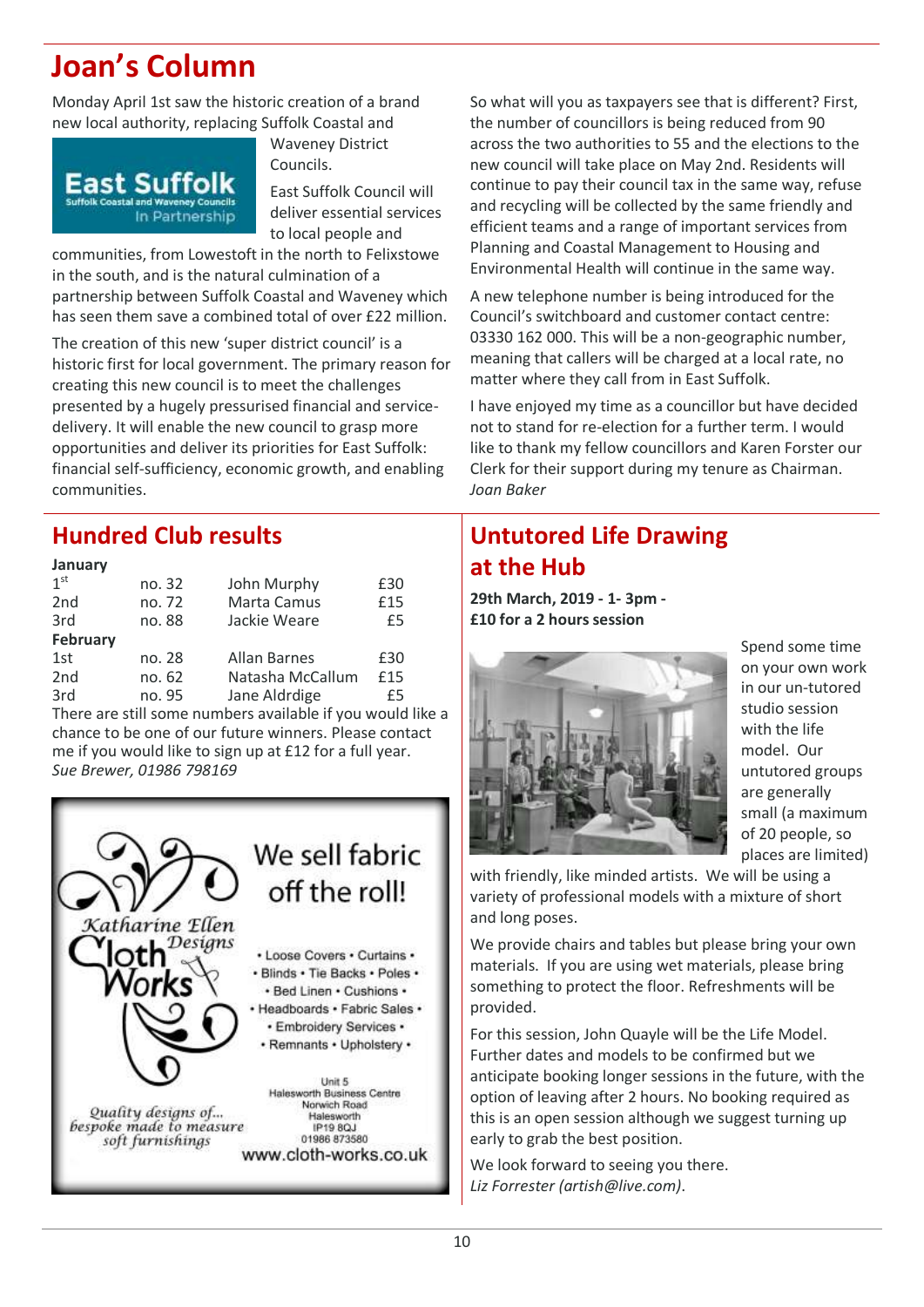![](_page_10_Picture_0.jpeg)

![](_page_10_Picture_1.jpeg)

### **ESTATE AGENTS**

**9 Market Hill** Framlingham **Suffolk IP13 9AN** 01728 724566

| Kids Corner |
|-------------|
|-------------|

#### **Complete the word search and win a prize!!**

Although we were told that some of you had fun completing the last word search we didn't receive any entries so why not drop your entry off this time and win a great prize. The first two correct entries submitted to The Hare at 6 Bridge Street, will receive a "sur"prize. The theme of this search is everyone's favourite, Harry Potter.

|   |  |  |  | Q G B U J K E E N O I M R E H        |  |  |  |  |
|---|--|--|--|--------------------------------------|--|--|--|--|
| u |  |  |  | MTYWALPDXZERTA                       |  |  |  |  |
|   |  |  |  | Q U E H E R M K L R D H V R          |  |  |  |  |
|   |  |  |  | R V N L R D Q W G K J H B G R        |  |  |  |  |
|   |  |  |  | R D R D L P U G F C D U D X Y        |  |  |  |  |
|   |  |  |  | E Z L U D M Q W E R T Y I B P        |  |  |  |  |
|   |  |  |  | L H B D U M B L E D O R E P O        |  |  |  |  |
|   |  |  |  | K F G H G B F X H G D E G A T        |  |  |  |  |
|   |  |  |  | <b>J R E T R O M R E D L O V C T</b> |  |  |  |  |
|   |  |  |  | Y E S I N C U G S Q I H T D E        |  |  |  |  |
|   |  |  |  | O F F I L C H K S P R D C V R        |  |  |  |  |
|   |  |  |  | F M J Y B R C E X N Z D G U J        |  |  |  |  |
|   |  |  |  | O H A G R I D F V A H Y K R          |  |  |  |  |
|   |  |  |  | ARTYDGYHBGFPREO                      |  |  |  |  |
|   |  |  |  | M C G O N A G A L L A S E D N        |  |  |  |  |

HARRY POTTER HERMIONE RON DUMBLEDORE SNAPE VOLDERMORT QUIRREL HAGRID MCGONAGALL MALFOY DUDLEY FILCH

![](_page_10_Picture_9.jpeg)

## **CONTACT US** t: 01379 740489

treacle@waterliliesswim.co.uk

### **Small Group After School Swimming Lessons** Only 4 children in a class!

Fun and friendly classes Parent & Baby from 6 weeks old Pre-school \* Under 5s

Plus... Water Aerobics \* Private Tuition

### www.waterliliesswim.co.uk

Water Lilies is a local independent swimming school offering high quality small group STA lessons for all ages and abilities. Over 1,500 babies, children and adults swim with with us each week across Norfolk & Suffolk in 12 lovely private pools.

![](_page_10_Picture_16.jpeg)

![](_page_10_Picture_17.jpeg)